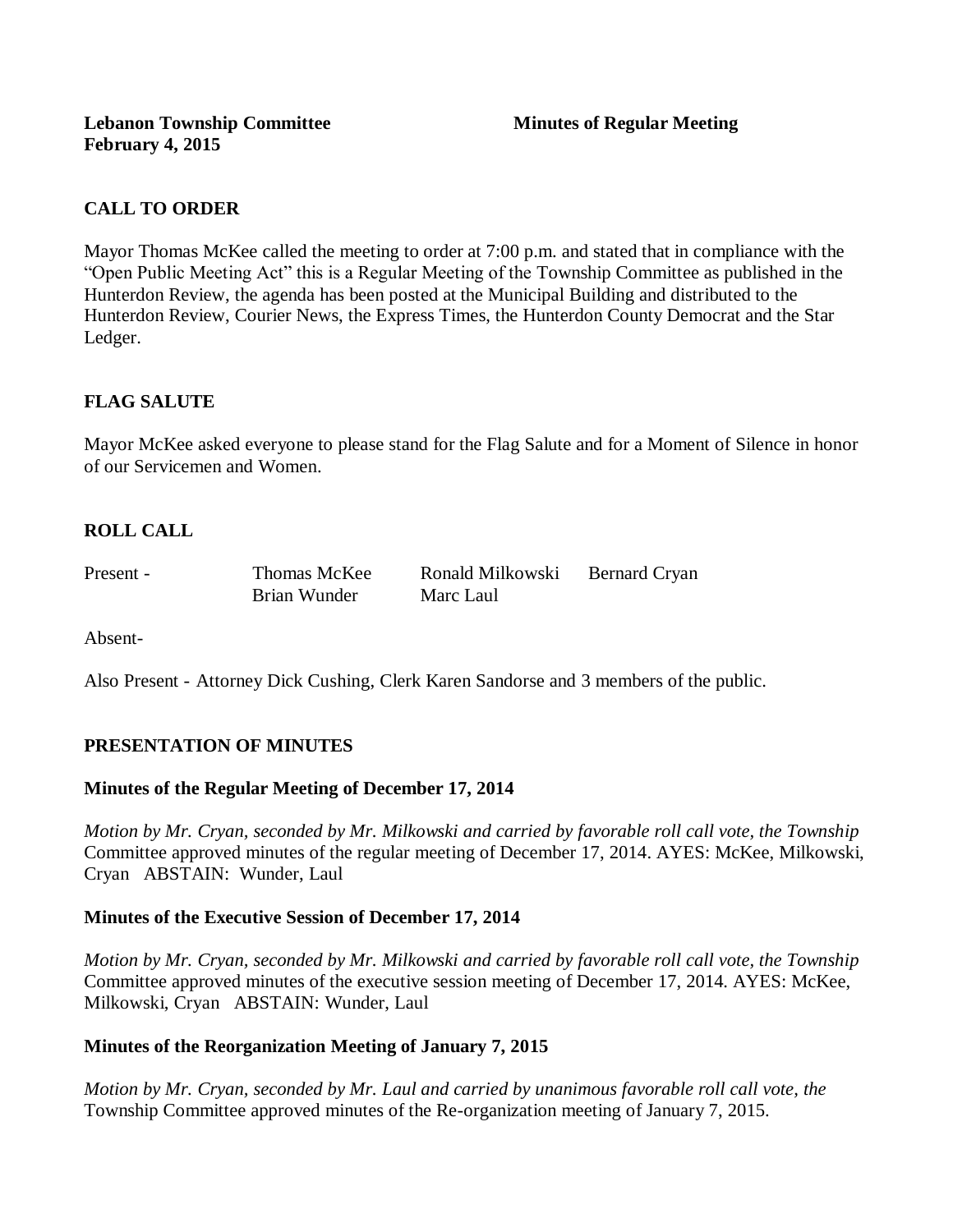#### **PUBLIC COMMENTS – for agenda items only.**

*Motion by Mr. Cryan, seconded by Mr. Wunder and carried by unanimous favorable roll call vote, the* Township Committee opened the public comment portion of the meeting.

There were no comments from the Public.

*Motion by Mr. Cryan, seconded by Mr. Wunder and carried by unanimous favorable roll call vote, the* Township Committee closed the public comment portion of the meeting.

## **ORDINANCES**

## **Ordinance No. 2015-01 – CAP BANK**

## **Public Hearing**

*Motion by Mr. Laul, seconded by Mr. Cryan and carried by unanimous favorable roll call vote, the* public hearing for Ordinance No. 2015-01 was opened.

There were no comments from the public*.*

*Motion by Mr. Cryan, seconded by Mr. Laul and carried by unanimous favorable roll call vote, the* public hearing for Ordinance No. 2015-01 was closed.

*Motion by Mr. Cryan, seconded by Mr. Wunder and carried by unanimous favorable roll call vote, the* Township Committee adopted Ordinance No. 2015-01 as written below.

> STATE OF NEW JERSEY COUNTY OF HUNTERDON TOWNSHIP OF LEBANON ORDINANCE NO. 2015-01 CALENDAR YEAR 2015 ORDINANCE TO EXCEED THE MUNICIPAL BUDGET APPROPRIATION LIMITS AND TO ESTABLISH A CAP BANK (N.J.S.A. 40a:4-45.14)

WHEREAS, the Local Government Cap Law, N.J.S. 40A: 4-45.1 et seq., provides that in the preparation of its annual budget, a municipality shall limit any increase in said budget up to 1.5% unless authorized by ordinance to increase it to 3.5% over the previous year's final appropriations, subject to certain exceptions; and,

WHEREAS, N.J.S.A. 40A: 4-45.15a provides that a municipality may, when authorized by ordinance, appropriate the difference between the amount of its actual final appropriation and the 3.5% percentage rate as an exception to its final appropriations in either of the next two succeeding years; and, WHEREAS, the Township Committee of the Township of Lebanon in the County of Hunterdon finds it advisable and necessary to increase its CY 2015 budget by up to 3.5% over the previous year's final appropriations, in the interest of promoting the health, safety and welfare of the citizens; and,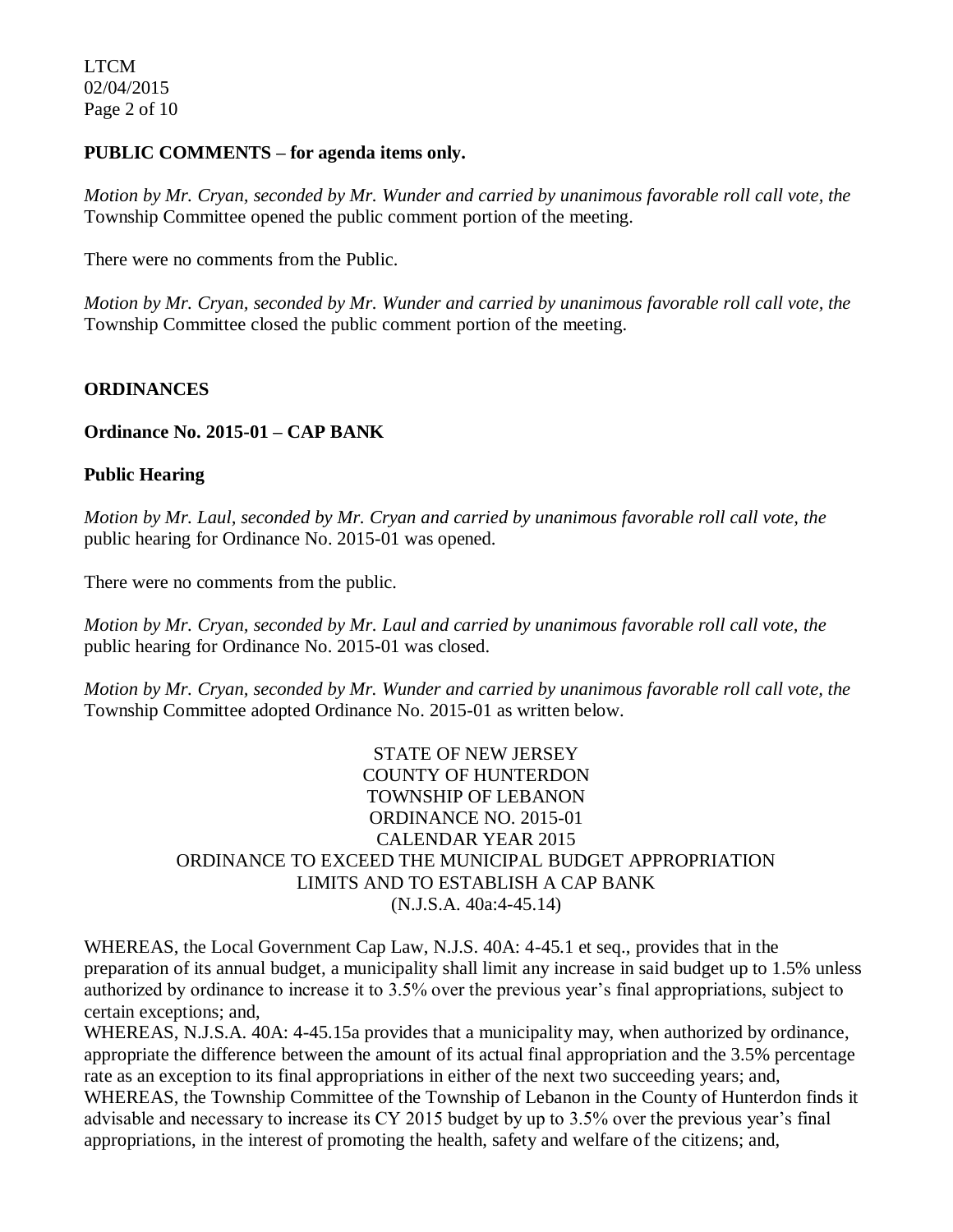LTCM 02/04/2015 Page 3 of 10

WHEREAS, the Township Committee hereby determines that a 1.5% increase in the budget for said year, amounting to \$ 62,444.48 in excess of the increase in final appropriations otherwise permitted by the Local Government Cap Law, is advisable and necessary; and,

WHEREAS the Township Committee hereby determines that any amount authorized hereinabove that is not appropriated as part of the final budget shall be retained as an exception to final appropriation in either of the next two succeeding years.

NOW THEREFORE BE IT ORDAINED, by the Township Committee of the Township of Lebanon, in the County of Hunterdon, a majority of the full authorized membership of this governing body affirmatively concurring, that, in the CY 2015 budget year, the final appropriations of the Township of Lebanon shall, in accordance with this ordinance and N.J.S.A. 40A: 4-45.14, be increased by 3.5%, amounting to \$ 145,703.78, and that the CY 2015 municipal budget for the Township of Lebanon be approved and adopted in accordance with this ordinance; and,

BE IT FURTHER ORDAINED, that any that any amount authorized hereinabove that is not appropriated as part of the final budget shall be retained as an exception to final appropriation in either of the next two succeeding years; and,

BE IT FURTHER ORDAINED, that a certified copy of this ordinance as introduced be filed with the Director of the Division of Local Government Services within 5 days of introduction; and, BE IT FURTHER ORDAINED, that a certified copy of this ordinance upon adoption, with the recorded vote included thereon, be filed with said Director within 5 days after such adoption.

# **RESOLUTIONS**

# **Resolution No. 21-2015 - \$551,210 Bond Anticipation Note**

*Motion by Mr. Laul, seconded by Mr. Wunder and carried by unanimous favorable roll call vote,*  the Township Committee approved Resolution No. 21-2015 as written below.

> TOWNSHIP OF LEBANON COUNTY OF HUNTERDON STATE OF NEW JERSEY RESOLUTION NO. 21-2015

RESOLUTION OF THE TOWNSHIP COMMITTEE OF THE TOWNSHIP OF LEBANON, IN THE COUNTY OF HUNTERDON, NEW JERSEY, COVENANTING TO COMPLY WITH THE PROVISIONS OF THE INTERNAL REVENUE CODE OF 1986, AS AMENDED, APPLICABLE TO THE EXCLUSION FROM GROSS INCOME FOR FEDERAL INCOME TAX PURPOSES OF INTEREST ON OBLIGATIONS ISSUED BY THE TOWNSHIP OF LEBANON AND AUTHORIZING THE MAYOR, TOWNSHIP CLERK, CHIEF FINANCIAL OFFICER AND OTHER TOWNSHIP OFFICIALS TO TAKE SUCH ACTION AS THEY MAY DEEM NECESSARY OR ADVISABLE TO EFFECT SUCH COMPLIANCE AND DESIGNATING A \$551,210 BOND ANTICIPATION NOTE, DATED JANUARY 30, 2015, PAYABLE JANUARY 29, 2016, AS A "QUALIFIED TAX-EXEMPT OBLIGATION" PURSUANT TO SECTION 265(b)(3) OF THE INTERNAL REVENUE CODE OF 1986, AS AMENDED.

------------------------------------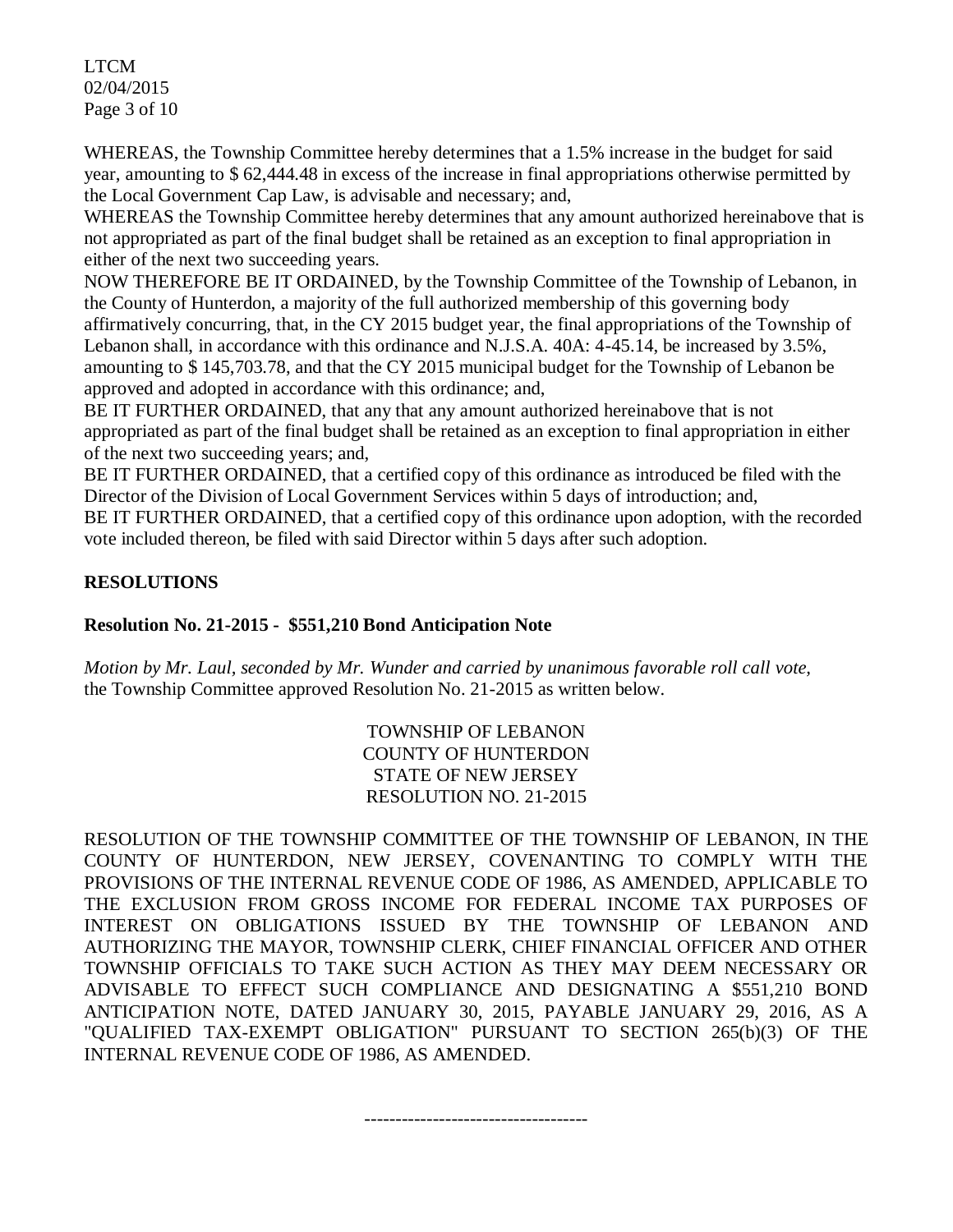LTCM 02/04/2015 Page 4 of 10

WHEREAS, the Township of Lebanon, in the County of Hunterdon, New Jersey (the "Township") from time to time issues bonds, notes and other obligations the interest on which is excluded from gross income for Federal income tax purposes and desires to take such action as may be necessary or advisable to establish and maintain such exclusion; and

WHEREAS, the Internal Revenue Code of 1986, as amended (the "Code"), contains provisions with respect to the exclusion from gross income for Federal income tax purposes of interest on obligations, including provisions, among others, which require issuers of tax-exempt obligations, such as the Township to account for and rebate certain arbitrage earnings to the United States Treasury and to take other action to establish and maintain such Federal tax exclusion; and

WHEREAS, the Township intends to issue a \$551,210 bond anticipation note, dated January 30, 2015 and payable January 29, 2016 (the "Note"); and

WHEREAS, the Township desires to designate the Note as a "qualified tax-exempt obligation" pursuant to Section 265(b)(3) of the Code;

NOW, THEREFORE, BE IT RESOLVED by the Township Committee of the Township of Lebanon, in the County of Hunterdon, New Jersey, as follows:

SECTION 1. The Township Committee hereby covenants on behalf of the Township, to the extent permitted by the Constitution and the laws of the State of New Jersey, to do and perform all acts and things permitted by law and necessary to assure that interest paid on bonds, notes or other obligations of the Township (including the Note) be and remain excluded from gross income of the owners thereof for Federal income tax purposes pursuant to Section 103 of the Code.

SECTION 2. The Mayor, Township Clerk, Chief Financial Officer and other officials of the Township are hereby authorized and directed to take such action, make such representations and give such assurances as they may deem necessary or advisable to effect compliance with the Code.

SECTION 3. The Note is hereby designated as a "qualified tax-exempt obligation" for the purpose of Section 265(b)(3) of the Code.

 $SECTION 4.$  It is hereby determined and stated that  $(1)$  the Note is not a "private activity bond" as defined in the Code and (2) the Township and its subordinate entities, if any, do not reasonably anticipate issuing in excess of \$10 million of new money tax-exempt obligations (other than private activity bonds) during the calendar year 2015.

SECTION 5. It is further determined and stated that the Township has not, as of the date hereof, issued any tax-exempt obligations (other than the Note) during the calendar year 2015.

SECTION 6. The Township will, to the best of its ability, attempt to comply with respect to the limitations on issuance of tax-exempt obligations pursuant to Section 265(b)(3) of the Code; however, said Township does not covenant to do so, and hereby expressly states that a covenant is not made hereby.

SECTION 7. The issuing officers of the Township are hereby authorized to deliver a certified copy of this resolution to the original purchaser of the Note and to further provide such original purchaser with a certificate of obligations issued during the calendar year 2015 dated as of the date of delivery of the Note.

SECTION 8. This resolution shall take effect immediately upon its adoption.

# **Resolution No. 22-2015 – Acting Clerk**

*Motion by Mr. Wunder, seconded by Mr. Laul and carried by unanimous favorable roll call vote, the* Township Committee approved Resolution No. 22-2015 as written below.

#### TOWNSHIP OF LEBANON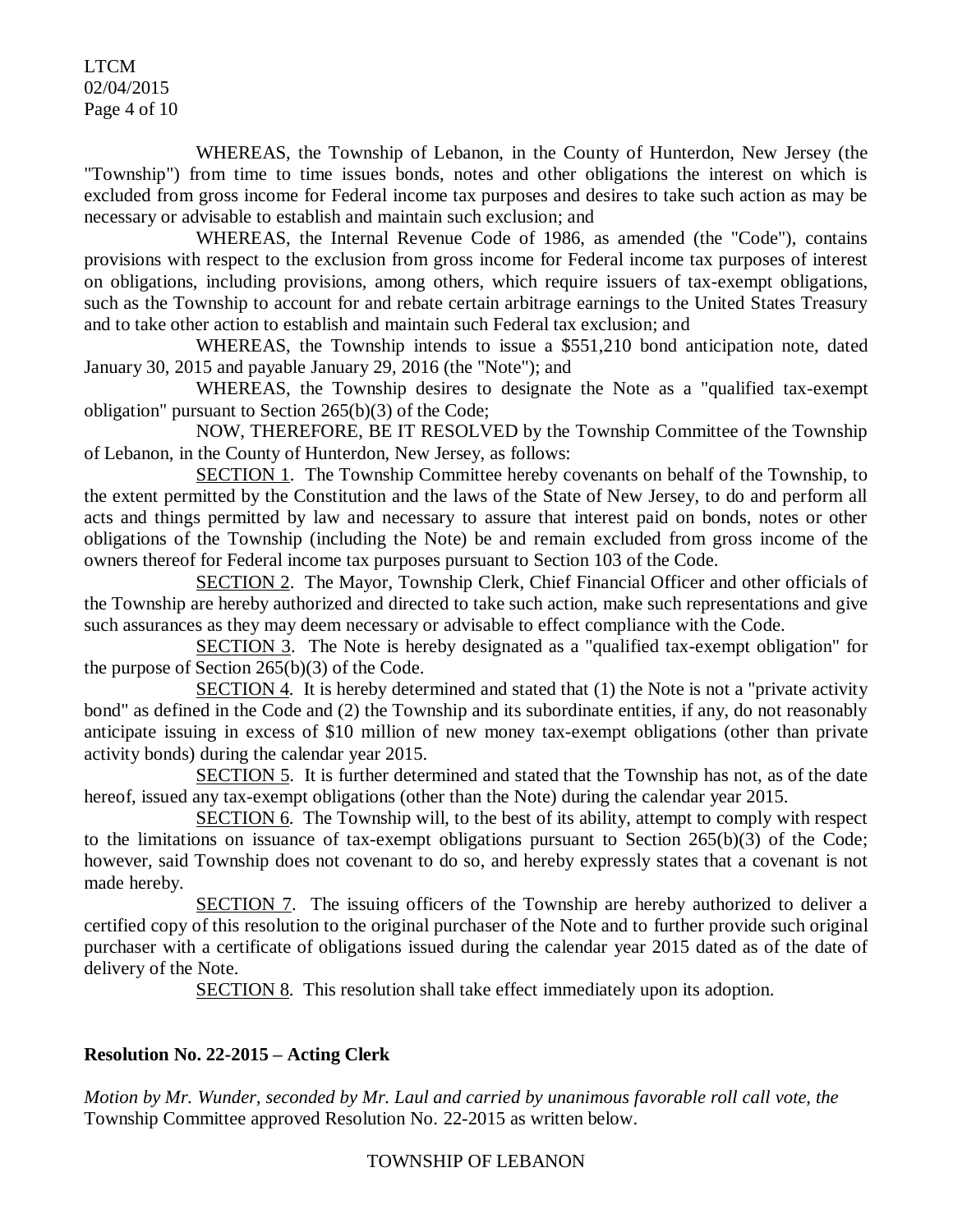LTCM 02/04/2015 Page 5 of 10

#### HUNTERDON COUNTY, NEW JERSEY RESOLUTION NO. 22-2015

#### RESOLUTION APPOINTING TEMPORARY CLERK FOR FEBRUARY 18, 2015 MEETING

WHEREAS, the Clerk and the Deputy Clerk will be absent for the February 18, 2015 regularly scheduled municipal meeting; and

WHEREAS, it is necessary that there be a person designated to be the Acting Clerk in order to assist in the preparation for the meeting and for attendance at the meeting in order to fulfill the duties of Clerk at the February 18, 2015 meeting; and

WHEREAS, Gail Glashoff is the Clerk of the Planning Board and accordingly is experienced in and capable of fulfilling the duties of Acting Clerk;

NOW, THEREFORE, BE IT RESOLVED, by the Mayor and Committee of the Township of Lebanon, County of Hunterdon, New Jersey, that Gail Glashoff is hereby designated to fulfill the duties of Acting Clerk for the February 18, 2015 Township Committee meeting and to take such actions as would have been taken by the Municipal Clerk.

## **OLD BUSINESS**

#### **Gypsy Moth Aerial Suppression Program**

Mayor McKee informed the Committee of the requirements of the Gypsy Moth Aerial Suppression Program. The spraying will be conducted by the New Jersey State Department of Agriculture. Mayor McKee stated that he attended a regional meeting where the NJ Dept. of Ag was present to discuss the program in detail. Mayor McKee was notified that the Township should budget \$60 per acre as opposed to the original \$55.15 per acre that was previously indicated by the Department. The Township will need to put a line item in the 2015 budget for the cost of the aerial spraying. Mayor McKee noted that there is the possibility that the Federal Government will have funding in place to give back up to 50% of the cost to the Township. Mayor McKee stated that the Township will have to establish a one hour no fly time that will need to be coordinated with two of the schools as there will be spraying by the high school and one of the local schools. The Township will have to inform all residents in the area that will be sprayed as well as the local farms. The Township will also be responsible to inform the surrounding municipalities of the Township's intent. Two Department of Public Works employees will need to be available the morning of the spraying to communicate with ground control. In addition, a legal notice and a display ad will need to be placed in the newspaper. Mayor McKee noted that there will be a cost to the Township in addition to the fee for the spraying and cost cannot be recovered. Mayor McKee stated that he was also informed that the Township will not be named as additionally insured by the State or the vendor which is an insurance issue.

Mr. Cryan stated that there are two very small parcels that are a problem and he questions if the cost will outweigh the benefits to the Township.

Mr. Laul asked how severe the problem is. Mayor McKee stated that he believes that the Dept. of Ag tries to hold a consistent average and the Township is slightly over the average.

Mr. Milkowski stated that he feels that it is a large undertaking for the small area that is affected. He feels that the Township should see what happens next year.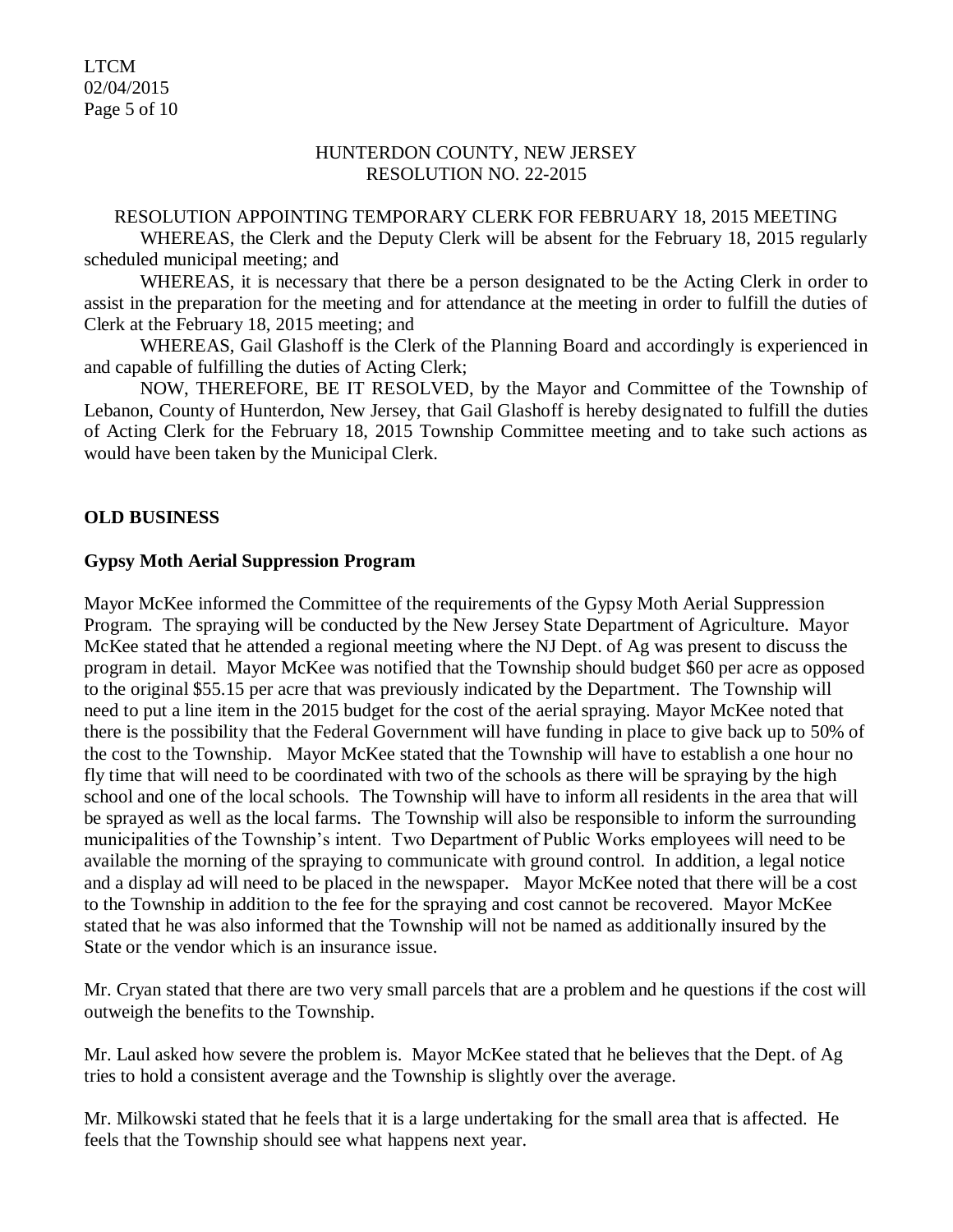LTCM 02/04/2015 Page 6 of 10

Mr. Wunder suggested that a notice be put in the newsletter asking for the residents to contact the Committee if they are noticing any issues with Gypsy Moths on their properties.

Mr. Laul will speak to the Environmental Commission to see if they can place an article in the Spring newsletter advising the residents on how to identify the Gypsy Moths and possible preventive measures for their properties.

*Motion by Mr. Wunder, seconded by Mr. Laul and carried by unanimous favorable roll call vote, the* Township Committee tabled the Gypsy Moth Suppression Program for this year and will reconsider the need next year if the problem should manifest.

A letter is to be sent to the Dept. of Agriculture to inform them of the Committee's intent.

# **NEW BUSINESS**

## **Green Team – Sustainable New Jersey Program**

Mr. Laul stated that in 2012, the Township Committee approved entering into the Sustainable New Jersey Program and subsequently established the Township's Green Team. The Green Team has not been very active; however, there now appears to be more interest. The Team is working toward obtaining a bronze level and in order to do so they must attain 150 points through various methods. The Green Team is asking for the Township Committee to consider three resolutions in an effort to obtain points. The resolutions relate to a wildlife pledge, sustainable land use and green building. The Green Team is requesting that the resolutions be sent to the Planning Board and the Board of Adjustment for their review and comments prior to the Committee finally considering them for approval.

Mr. Wunder asked if the wildlife action portion has anything to do with hunting. Mr. Laul stated that it does not. The wildlife action plan is more for bog turtle type scenarios or encroaching on habitats of threatened or endangered species.

Mr. Cryan asked if hunting was addressed in the Wildlife Action Plan. Mr. Laul stated that hunting is not located in any of the items.

*Motion by Mayor McKee, seconded by Mr. Wunder and carried by unanimous favorable roll call vote,*  the Township Committee authorized the Clerk to send three resolutions; New Jersey Wildlife Action Plan, Sustainable Land Use Pledge and Commercial and Residential Building and Municipal Building a combination Green building policy, to the Planning Board and the Board of Adjustment for their review and comments.

# **Junkyard License Renewal – Milkowski**

*Motion by Mr. Laul, seconded by Mr. Wunder and carried by favorable roll call vote, the Township* Committee approved a Junkyard License for – A.S. Milkowski & Sons. Ayes: Wunder, McKee, Laul, CryanAbstain: Milkowski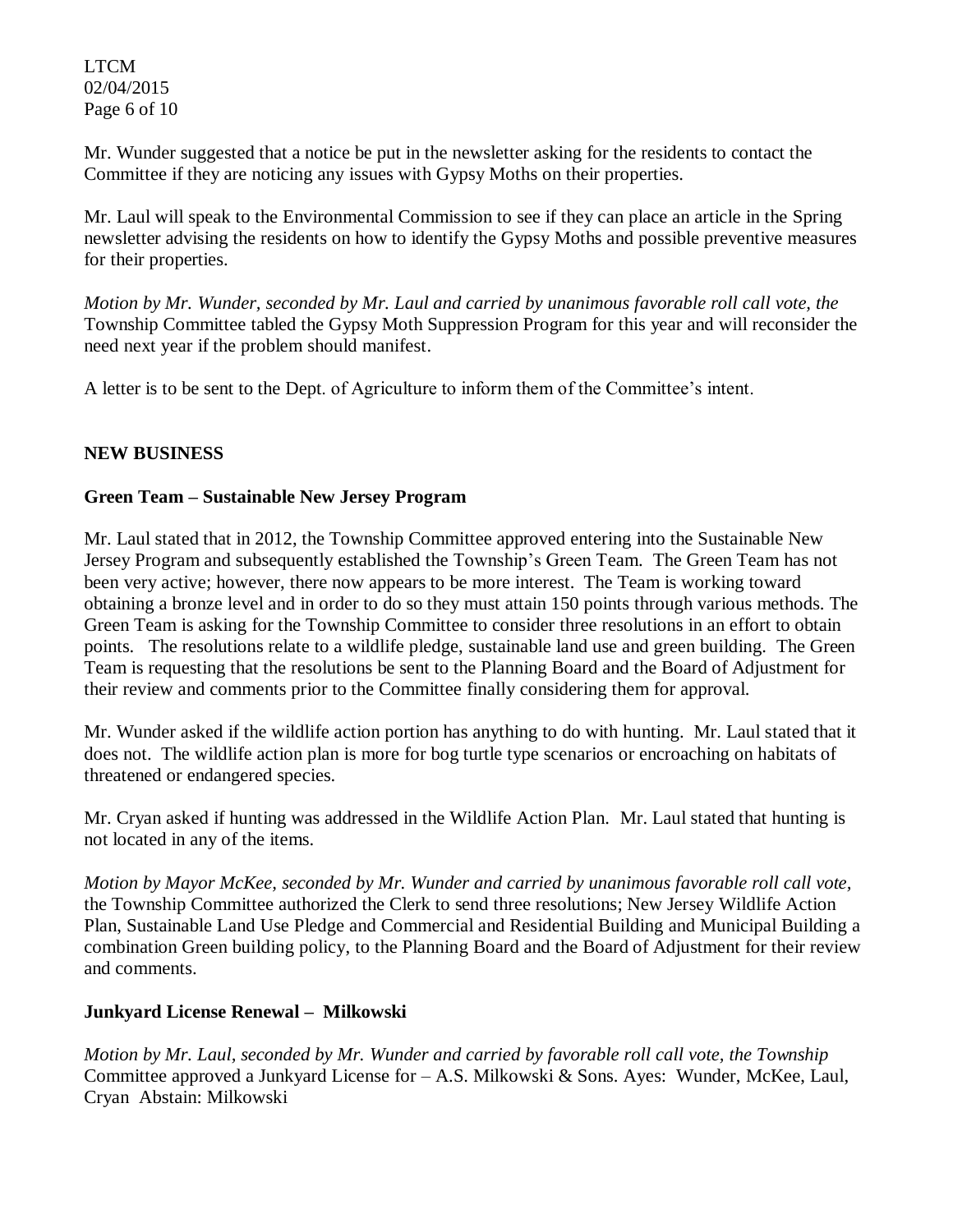LTCM 02/04/2015 Page 7 of 10

### **Mr. Wunder Comments**

Mr. Wunder stated that there is nothing to report for the Relocation Officer. Mr. Wunder will be attending a meeting regarding grants tomorrow. Mr. Wunder stated that he received phone calls stating that that Township was without salt for the roads. Mr. Wunder noted that the Township was not out of salt, received another load today and two more loads are on the way. Mr. Wunder stated that the DPW Manager is looking into alternatives to salt and he is also looking into the set up cost for the application of the products.

#### **Recreation Commission Appointments**

Mayor McKee made the following appointments to the Recreation Commission.

| 1 year term, expiring on 12/15 (filling unexpired term)   |
|-----------------------------------------------------------|
| 2 year term, expiring on $12/16$ (filling unexpired term) |
| 4 year term, expiring on 12/18 (filling unexpired term)   |
| 5 year term, expiring on 12/19                            |
|                                                           |

# **PRESENTATION OF VOUCHERS**

Committee Members provided a description of vouchers exceeding \$1000.00.

*Motion by Mr. Wunder, seconded by Mr. Cryan and carried by unanimous favorable roll call vote, the* Township Committee approved the February 4, 2015 bill list in amount of \$ 22,181.46.

# **CORRESPONDENCE**

a. Memorial Park January 12, 2015 Meeting Minutes

Mayor McKee asked Attorney Cushing if the Friends of Memorial Park Committee can charge a fee for the use of the Park. At this time a donation is requested; however, not all that use the pavilion provide a donation. Attorney Cushing stated that he has concerns with a private organization receiving funds for the use of the public park. He would rather see the funds come into the Township and for the CFO to put it into a fund for the Friends of Memorial Park Committee's use, as approved by the Committee. Attorney Cushing suggested that an ordinance could be adopted outlining the use of the park and the fees that can be charged. Attorney Cushing stated that he would feel more comfortable in having the money received for the use of the public park filtered through the Township. Discussion was held on the difference between the Lebanon Township Park Committee and the Friends of Memorial Park and the proper way to handle the funds collected for the use of the park. Mayor McKee noted that the intent was for the money collected to be put back into the park. The Committee discussed what the Recreation Commission's role is with the public park. Mr. Laul will attend the Park Committee meeting to discuss the Township Committee's concerns and to collect information on the functions of the Park Committee and the Friends of Memorial Park Committee. The Township Committee recognizes and appreciates the countless efforts and contributions the two committees have provided; however, they would like to clarify the roles of the sub committees.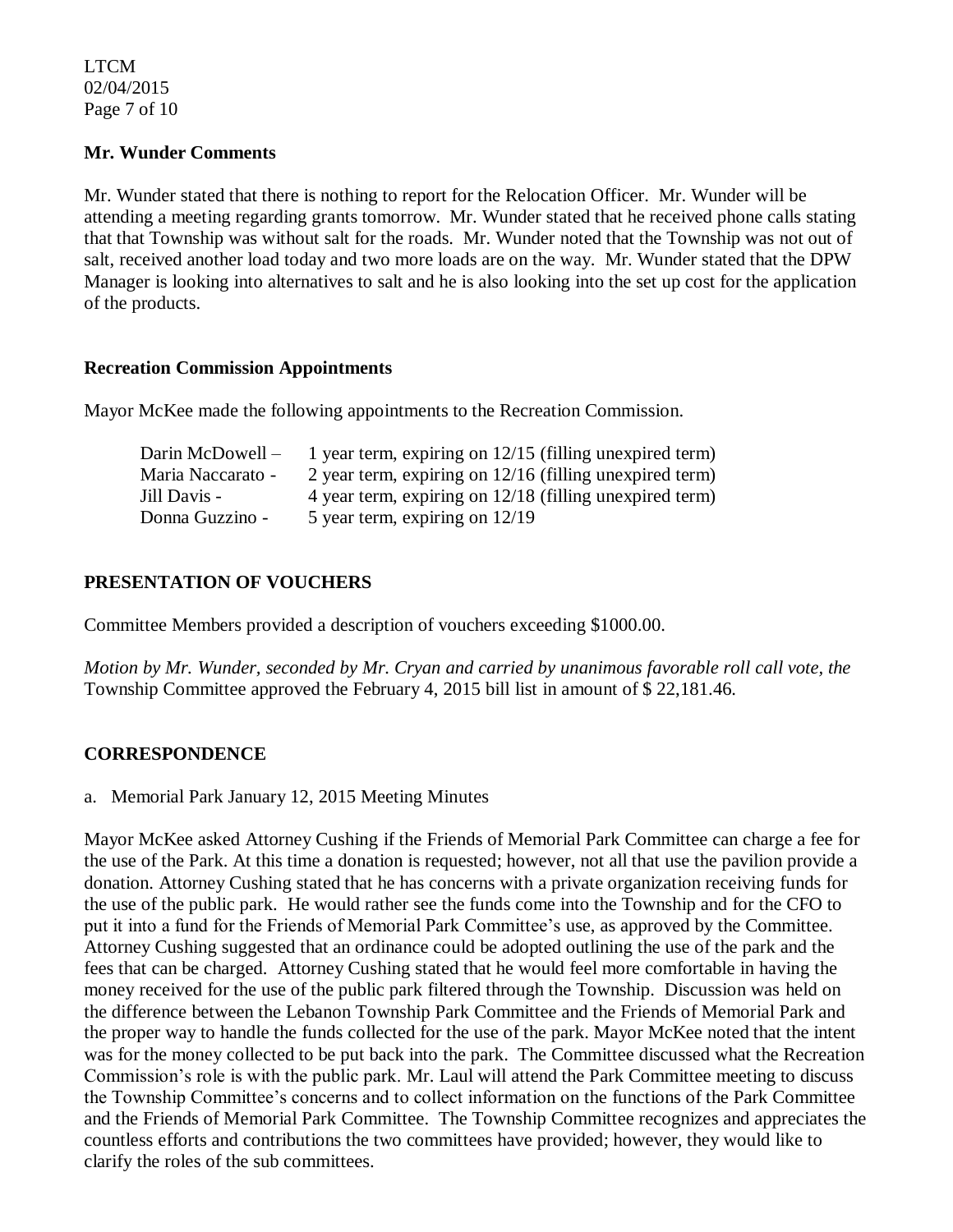## LTCM 02/04/2015 Page 8 of 10

# **PUBLIC COMMENTS**

*Motion by Mr. Wunder, seconded by Mr. Cryan and carried by unanimous favorable roll call vote, the* Township Committee opened the public comment portion of the meeting at 8:12 p.m.

Ms. Laurie Hoffman asked how the Friends of Memorial Park are any different from the former rescue squad who did not turn over their books. Ms. Hoffman said that the Township Committee needs to decide exactly what they want from the sub committees. Ms. Hoffman told the Committee to find out if the Memorial Park Committee and the Friends of Memorial Park Committee have two separate meetings. Ms. Hoffman wants to know why the Friends of Memorial Park Committee is collecting money and the Township is paying for certain things.

Ms. Hoffman asked who is responsible for the Cudina Memorial and who will be responsible for it once Georgia Cudina moves away.

Ms. Hoffman stated that there are Friends of the Library that hold a book sale for the benefit of the library.

Ms. Hoffman stated that if there is going to be an article in the newsletter regarding Gypsy Moth spraying it is due to Karen Newman by March 1st.

Ms. Hoffman asked if the Green Team can use grant money to encourage the public to get or produce the natural predators of the Gypsy Moths. Ms. Hoffman stated that if and when the Township sprays she feels that the Buffalo Hollow Road residents should be made aware also.

Ms. Hoffman asked if the Township Bond Anticipation Notes are ever paid off.

Mr. Victor Hoffman asked if the State will spray the State Park lands for the Gypsy Moths since the Township has decided not to spray this year.

Mr. Hoffman asked if the park is public or private and questioned who oversees the park. Mr. Hoffman asked who would be sued if someone were to be hurt in the park. Mr. Hoffman asked if the Recreation and Park Committees would be sued also. Mr. Hoffman asked how fees can be charged for the park when it is there for the public's use.

Ms. Hoffman inquired on the release of executive session minutes.

Ms. Laurie Ann Williams asked Mr. Laul if the Green Team will get points for a resident installing solar panels. Mr. Laul stated that they would not.

*Motion by Mr. Wunder, seconded by Mr. Cryan and carried by unanimous favorable roll call vote, the* Township Committee closed the public comment portion of the meeting at 8:39 p.m.

# **Resolution No. 23-2015 –Executive Session**

*Motion by Ms. Milkowski, seconded by Mr. Wunder and carried by unanimous favorable roll call vote,* the Township Committee approved Resolution No. 23-2015 and convened in executive session at 8:39p.m.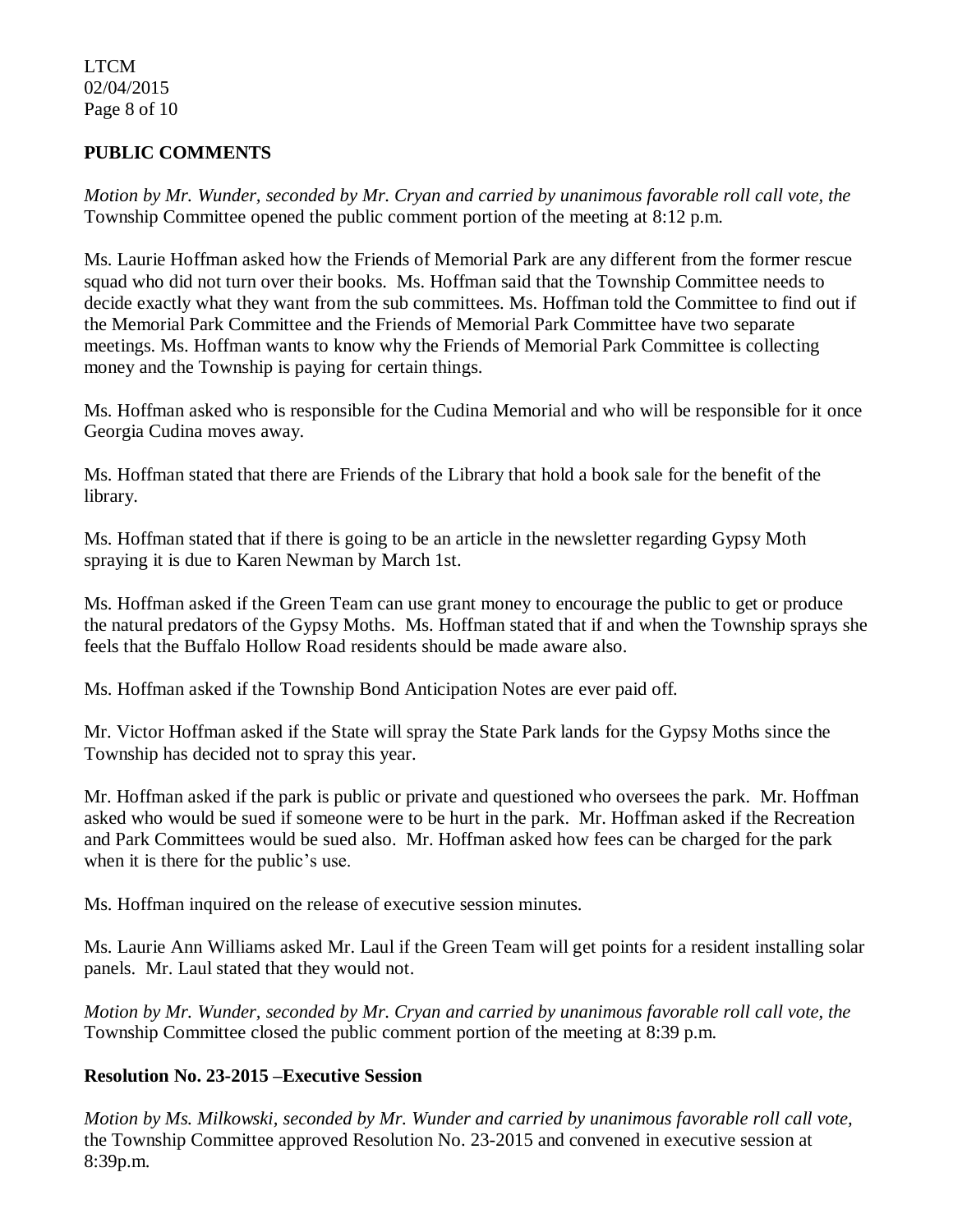## TOWNSHIP OF LEBANON COUNTY OF HUNTERDON STATE OF NEW JERSEY RESOLUTION NO. 23-2015 RESOLUTION AUTHORIZING EXECUTIVE SESSION

WHEREAS, the Open Public Meetings Act; *N.J.S.A.* 10:4-6 *et seq*., declares it to be the public policy of the State to insure the right of citizens to have adequate advance notice of and the right to attend meetings of public bodies at which business affecting the public is discussed or acted upon; and

WHEREAS, the Open Public Meetings Act also recognizes exceptions to the right of the public to attend portions of such meetings; and

 WHEREAS, the Mayor and Committee find it necessary to conduct an executive session closed to the public as permitted by the *N.J.S.A*. 40:4-12; and

 WHEREAS, the Mayor and Committee will reconvene in public session at the conclusion of the executive session;

 NOW, THEREFORE, BE IT RESOLVED by the Mayor and Committee of the Township of Lebanon, County of Hunterdon, State of New Jersey that they will conduct an executive session to discuss the following topic(s) as permitted by *N.J.S.A*. 40:4-12:

\_\_\_\_\_\_A matter which Federal Law, State Statute or Rule of Court requires be kept confidential or excluded from discussion in public (Provision relied upon:

\_\_\_\_\_\_\_\_\_\_\_\_\_\_\_\_\_\_\_\_\_\_\_\_\_\_\_\_\_\_\_\_\_\_\_\_\_\_\_\_\_\_\_\_\_\_\_\_\_\_\_\_\_); \_\_\_\_\_\_A matter where the release of information would impair a right to receive funds from the federal government;

\_\_\_\_\_\_A matter whose disclosure would constitute an unwarranted invasion of individual privacy; A collective bargaining agreement, or the terms and conditions thereof (Specify contract:

\_\_\_\_\_\_\_\_\_\_\_\_\_\_\_\_\_\_\_\_\_\_\_\_\_\_\_\_\_\_\_\_\_\_\_\_\_\_\_\_\_\_\_);

 A matter involving the purpose, lease or acquisition of real property with public funds, the setting of bank rates or investment of public funds where it could adversely affect the public interest if discussion of such matters were disclosed; Real Estate Acquisitions

Tactics and techniques utilized in protecting the safety and property of the public provided that their disclosure could impair such protection;

\_\_\_\_\_\_Investigations of violations or possible violations of the law;

 Pending or anticipated litigation or contract negotiation in which the public body is or may become a party; (The general nature of the litigation or contract negotiations is**:**

Professional Service Contracts The public disclosure of such information at this time would have a potentially negative impact on the municipality's position in the litigation or negotiation; therefore this information will be withheld until such time as the matter is concluded or the potential for negative impact no longer exists.

 Matters falling within the attorney-client privilege, to the extent that confidentiality is required in order for the attorney to exercise his or her ethical duties as a lawyer; (The general nature of the matter is:

OR the public disclosure of such information at this time would have a potentially negative impact on the municipality's position with respect to the matter being discussed; therefore this information will be withheld until such time as the matter is concluded or the potential for negative impact no longer exists.*)*;